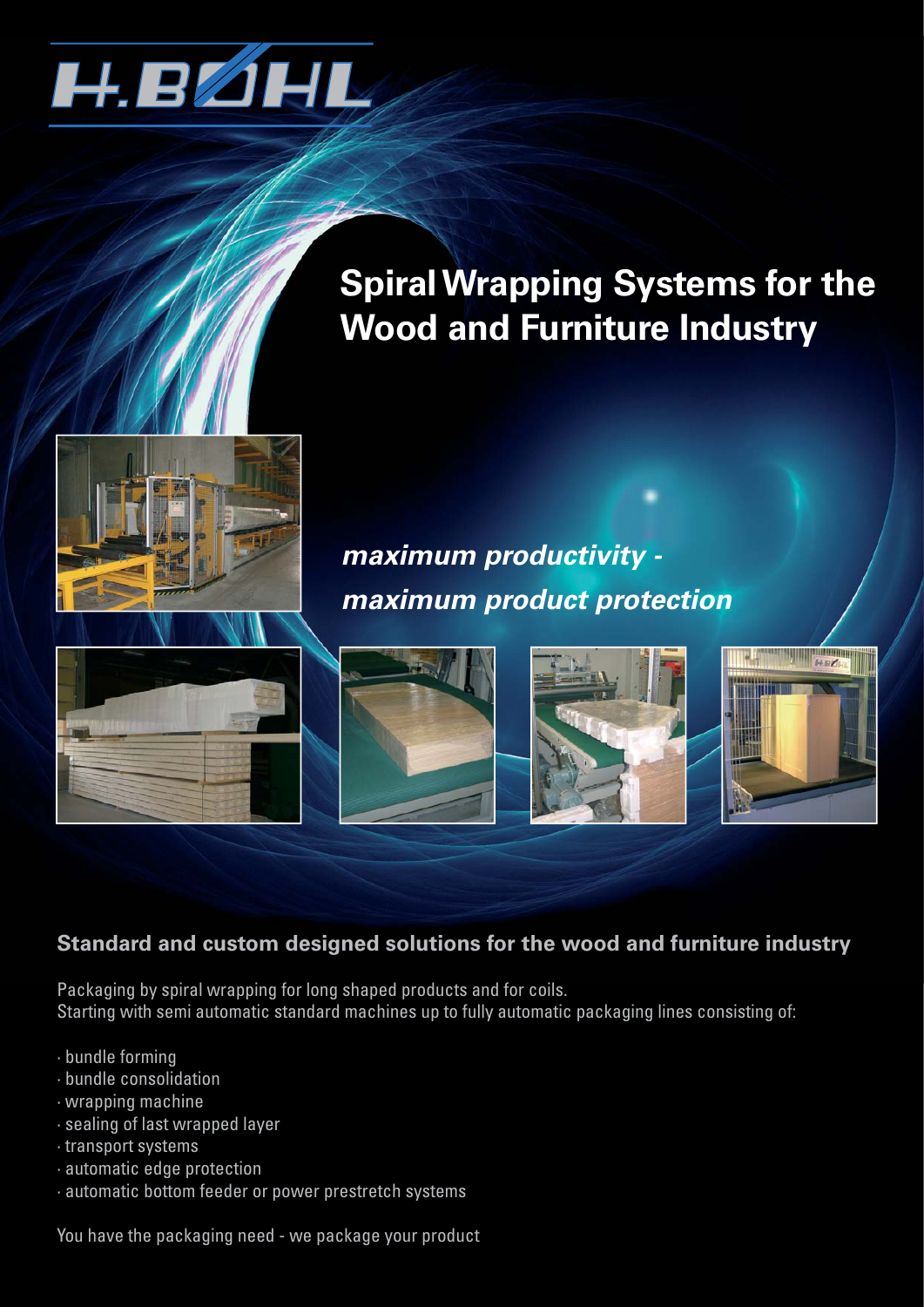#### **H.BÖHL - for better protection of long shaped products and coils with packaging by spiral wrapping**

H.BÖHL wrapping machines use environmentally friendly packaging materials.

- · Paper (crepe paper, paraphine paper, laminated paper, coated paper etc.)
- · Film (PE stretch film, PE plain film, VCI film)
- · Others (hessian, woven PP and PE, adhesive tape, printed packing material)

Optimum packaging quality at the lowest cost is the end result.



As an option all machines can be supplied with multiple packaging adapters. That means our machines are able to apply different packaging materials in one working step.

Power prestretch systems allow us to apply the stretch film with up to 400 % prestretch and a total control of the lay on force during the wrapping cycle.

These systems guarantee a short return of investment to our customers. World wide satisfied customers are proof of our long term lasting quality.

Our machine design with automatic product height registration to secure a constant lay on force in combination with the memory effect of stretch film maintains the high tension and stability of the unit, even where a pack shrinks as the product cools.

And unlike steel strap, no retension is required which eliminates labour, waste and extra material costs.





### **H.Böhl - Number one in packaging by spiral wrapping for the wood and furniture industry**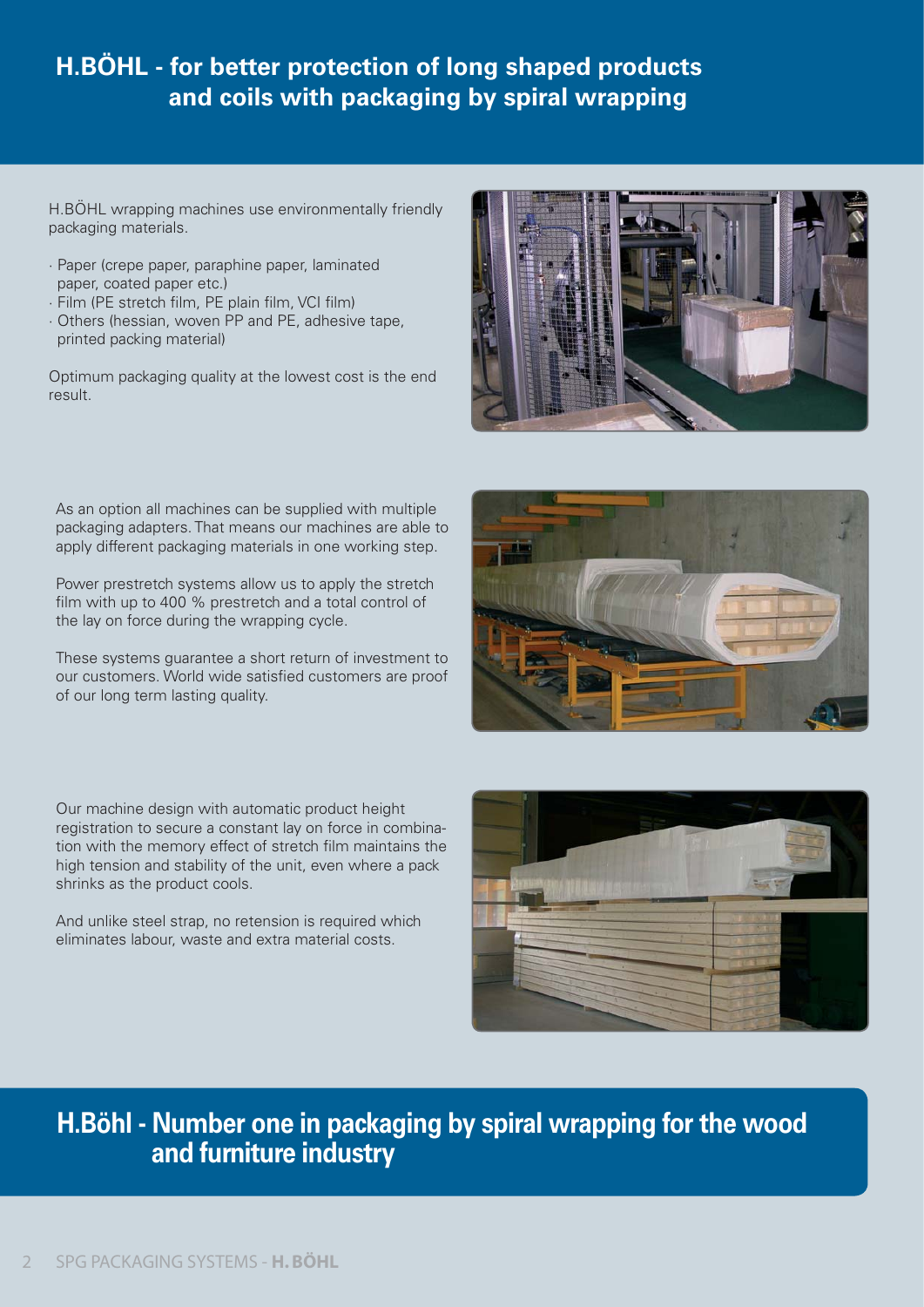#### **Automatic wrapping machine TOTALPACK ... The ultimate answer for an optimum protection of all furniture products**



For cabinetts, shelves and all types of furniture - the TOTALPACK machine protects your goods. Inline solution in combination with the production line. 6-side packaging with mechanical protection and multi layer Stretch wrapping. Specially designed conveying systems for different product sizes and a lot of options will guarantee the required packaging demand. Complete lines with in feed and out feed conveyors, turning tables - everything is possible with our TOTALPACK system.

The TOTALPACK system is designed to use different packing materials for the best mechanical protection. Bubble film, foam, PE-plain film, stretch film or a combination of all can be used on our machines.

### **Automatic wrapping machines MEISTER/S-800 VAS and SENIOR/S-1600 VA ... The solution for an optimum protection of single bars and complete bundles**



For construction wood or laminated beams the customers require a well protected product. Protection against dust and rain is also required as a UV protection against the sun. For this H.BÖHL has the right packing solution packing by spiral wrapping. The machine range starts from semi automatic solutions up to our MEISTER machine series which is able to pack single bars with a speed up to 60 m/min.



Our SENIOR machines are the solution for your load protection. Manual work with manual strapping is not necessary with our solution. Our machines with automatic product height registration and automatic height adjustment of the wrapping ring will secure a high strength of the stretch film and in addition with stabilizing stretch film bandages a strong packaging result can be guaranteed.